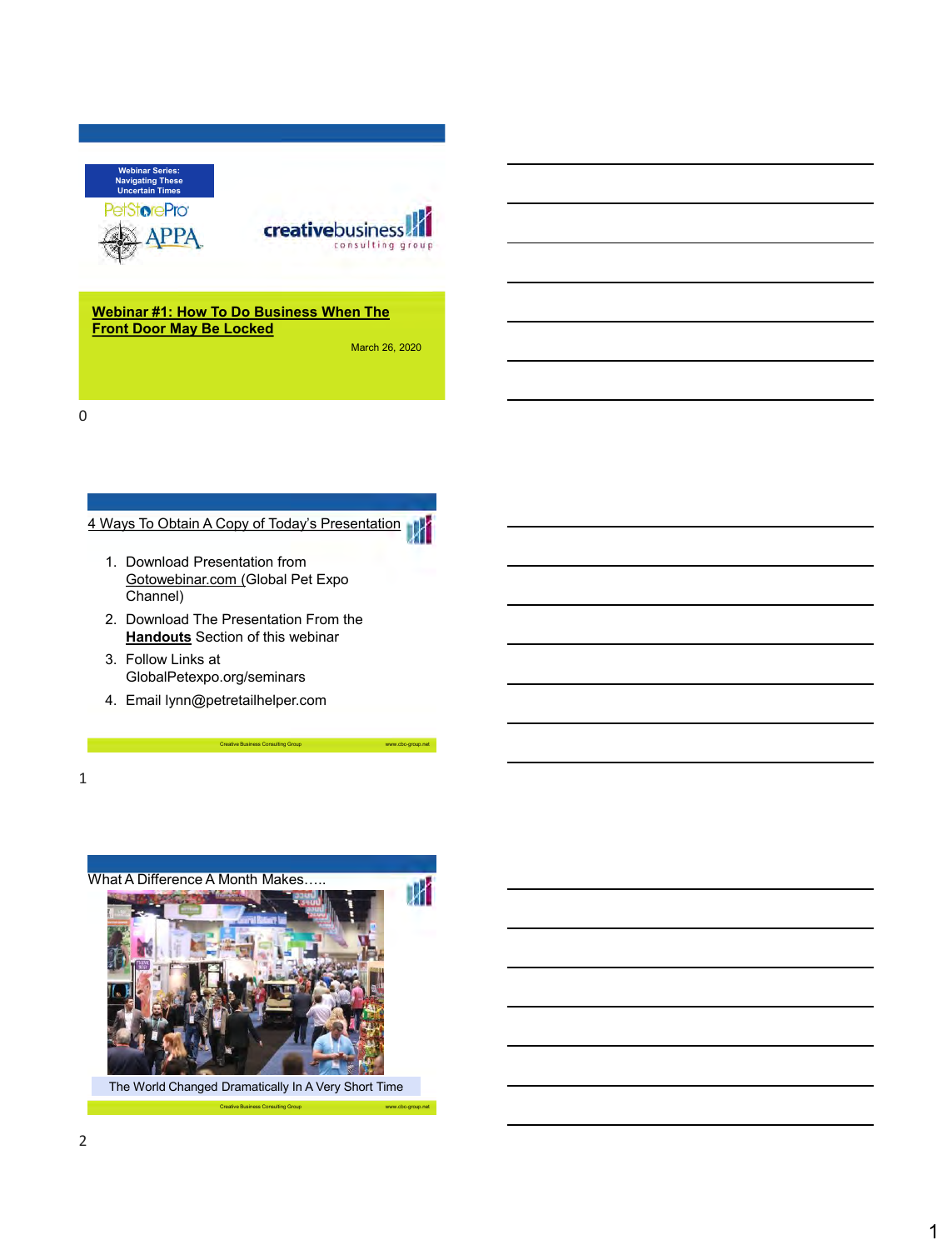

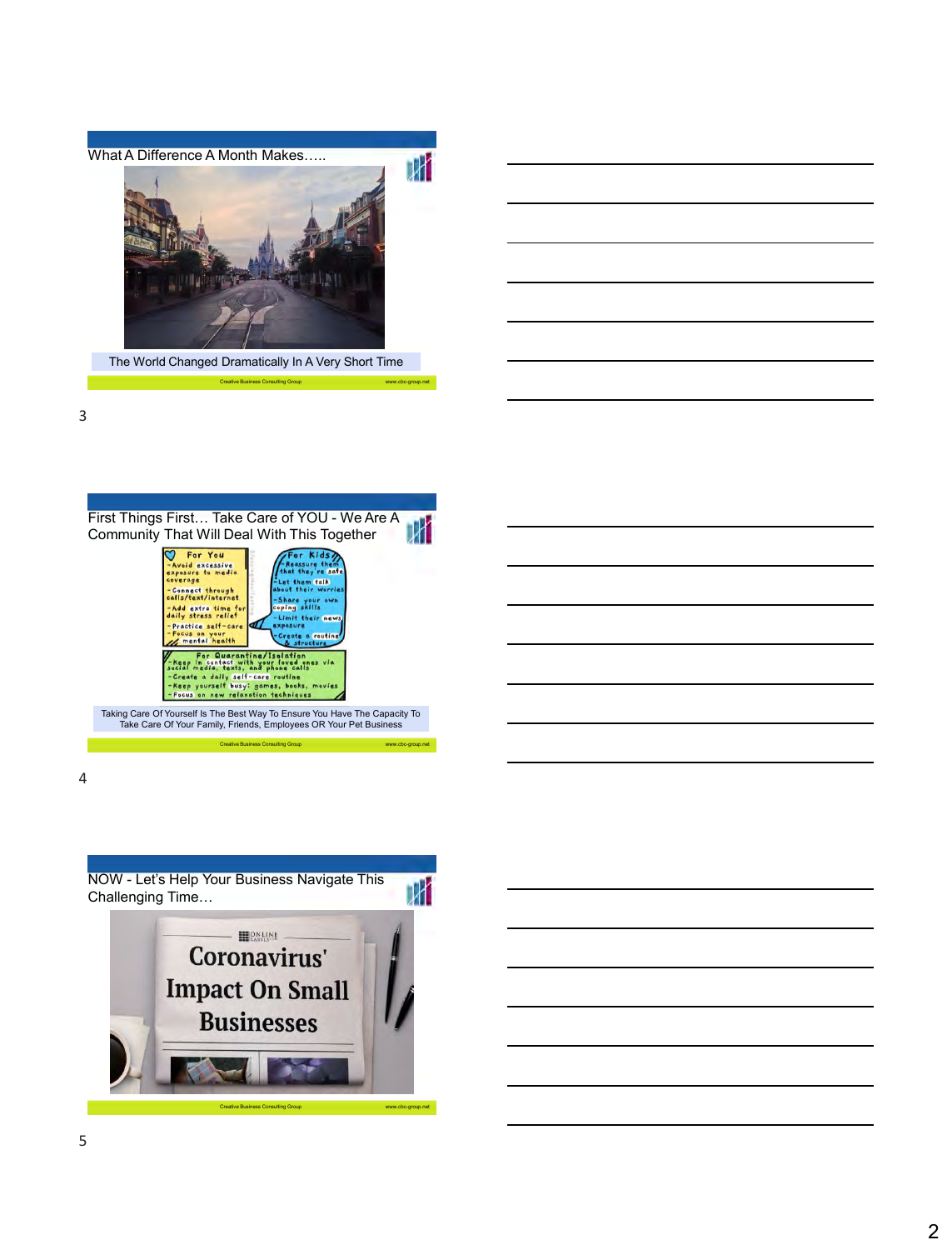Get a Pulse On Your Current Marketing Messages - There's A Need To Educate, But What Else?

Imagine Each Post Sandwiched On Social:

### **Alert! Covid-19**

Do They Feel Right? Tone Deaf? Too Much Selling? Not Enough Empathy?

- Monitor Your Social/Email Audiences Media
- Listen For The Main Topics Your Customers Want To Hear • Crisis Updates And Concerns?
	- Or Cartoons and Smiles? Or Both – Just Given With The Right Tone?

-group.net

-group.net

HAPPY RIGHT NOW

• (Note: Things Change Fast - Monitor On Daily Developments Adjust Content To Maintain Relevance And Appropriateness)

Creative Business Consulting Group www.cbc

6





postplanner Creative Business Consulting Group www.cbc www.cbc

3. Showcase *Genuine* Concern In All Your Contacts – Including When You Try and Make People Smile

8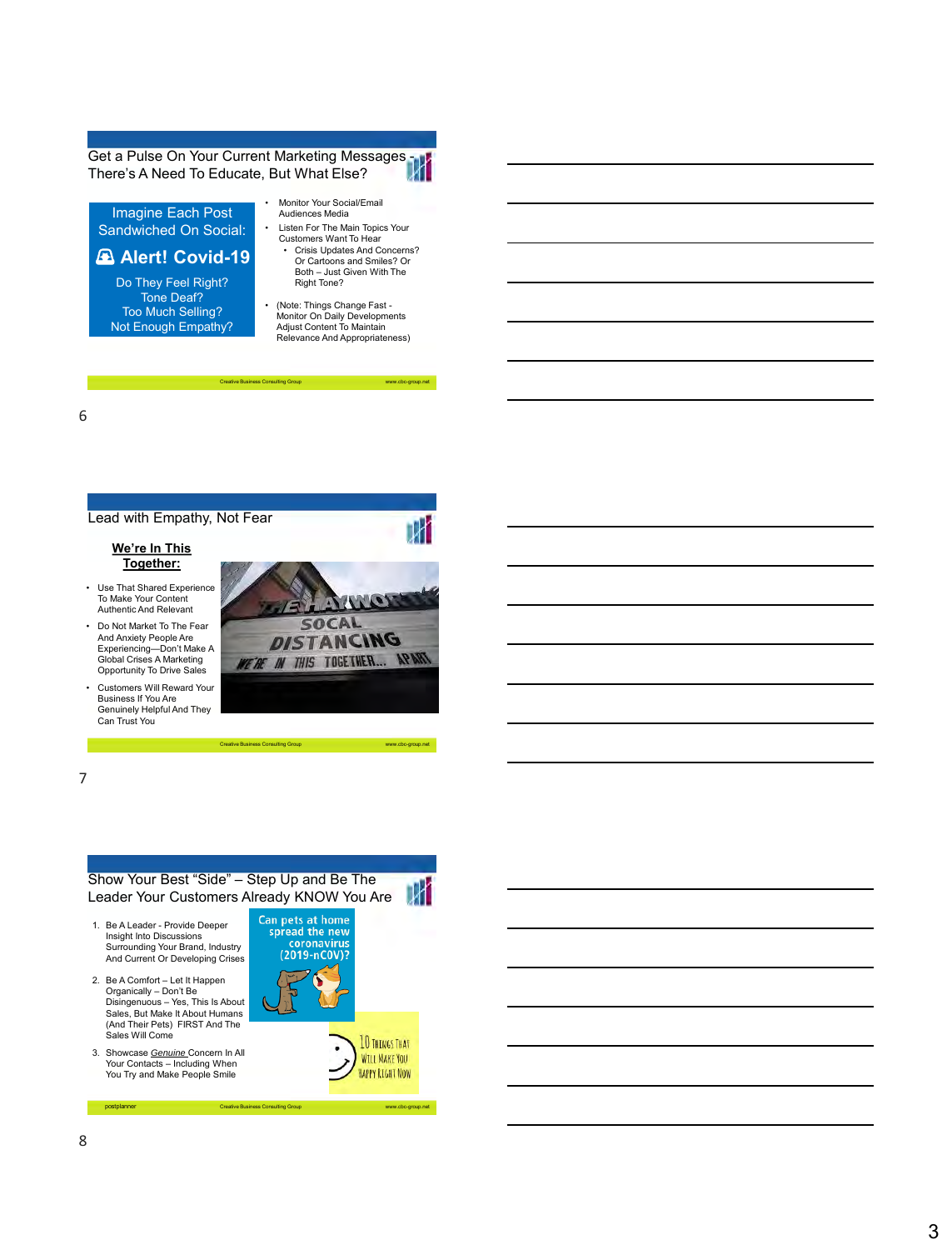### Don't Turn A Global Emergency Into A Platform To<br>Promote (Until Your Customers Are Ready) Promote (Until Your Customers Are Ready)

- Your Customers Can Smell The Opportunistic Angle From A Mile Away, And They Won't Be Scared To Call You Out
- (On Your Reviews AND On Social Media Pages)
- If You Have Content Currently Running or That Is Scheduled To Run Such As Recurring Program Messages or SEO, Consider Pausing Those Campaigns Until Calm Is Restored



Creative Business Consulting Group www.cbc-group.net

9

## So How Can Your Business Do Sales –

In Ways That Are Most Effective - AND Safe? What Can Your Pet Store Do To Calm



IЖ

### HELP PEOPLE TAKE CARE OF THEIR PETS

Fear and Anxiety During This Crisis?

• 91% Of People Believe In Social's Power To Connect People\*

• 78% Of Consumers Want Brands To Use Social To Help People Connect\*

• It's Time To Use That Powerful Connection Between Social Media And Your Pet Parents To Drive Sales For Your Pet Business



### 10

Offer Enhanced Shipping Options To Assure Customers It's SAFE to Shop At Your Pet Business • Offer Customers Option to Buy Online and Pick Up In-Store (or Curbside) • Order via Facebook shop, Ecomm, Text, Email, Call **BUY ONLINE** 

\*Brands Get Real Creative Business Consulting Group www.cbc-group.net





• Offer Flexible Shopping Options • Personal Shopping By Video/Phone or Shop By Appt. • Create Special Hours for Older Customers – Early AM

Creative Business Consulting Group www.cbc-group.net

**Communicate To Your Customers When You Add NEW PROGRAMS**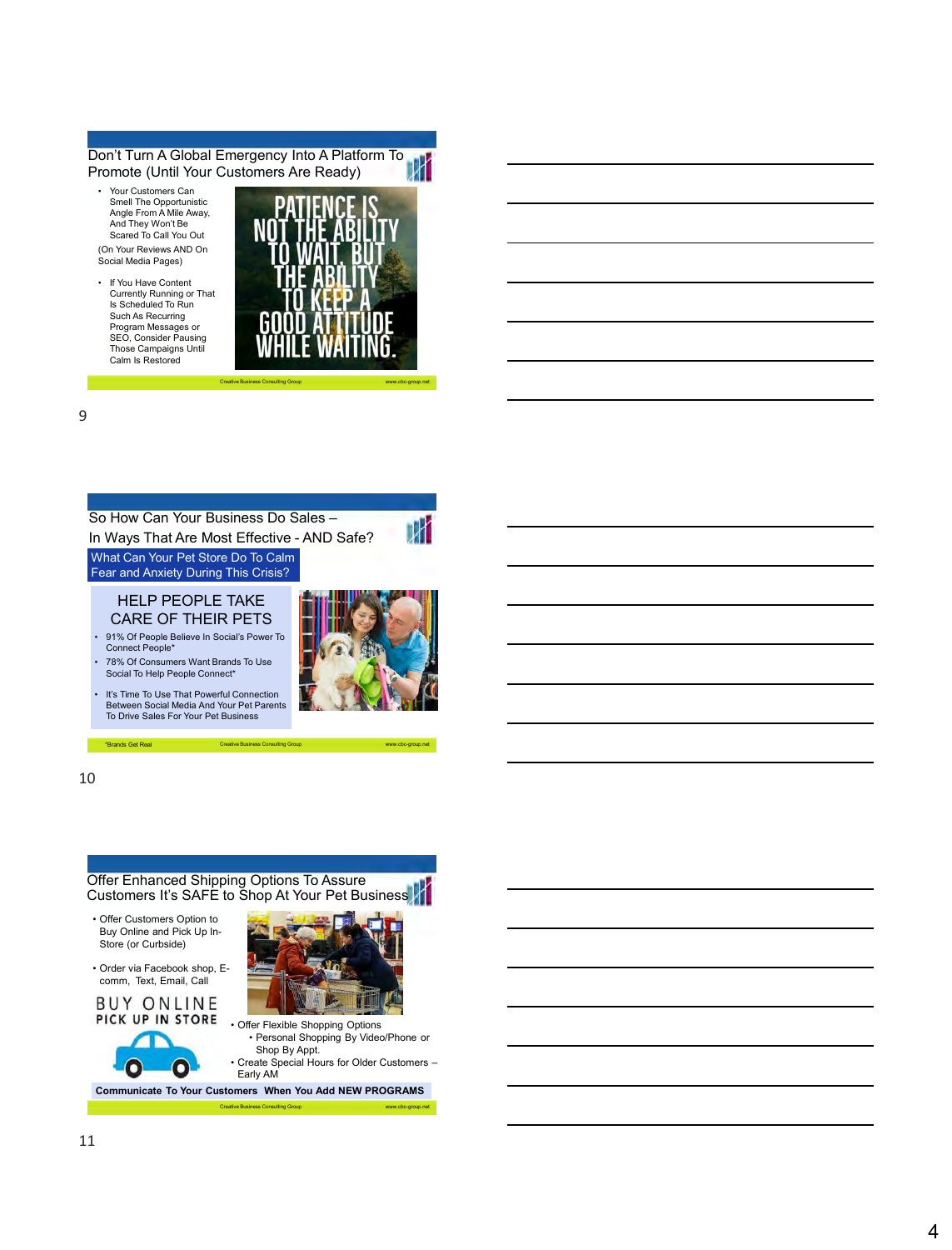Free Delivery? Lock Box? Mobile Food Trucks? DИ Provide Unique Service Options For Customers



#### 12



*This Option Allows You to Sell Directly From Your Page Along With Managing Orders And Shipping*

Once Your Page Is Set Up, Notify Customers Of This Convenient Option By Running Facebook Ads To Promote



www.cbc-group.net

Creative Business Consulting Group www.cbc-group.net

Store Regularly

New Customers?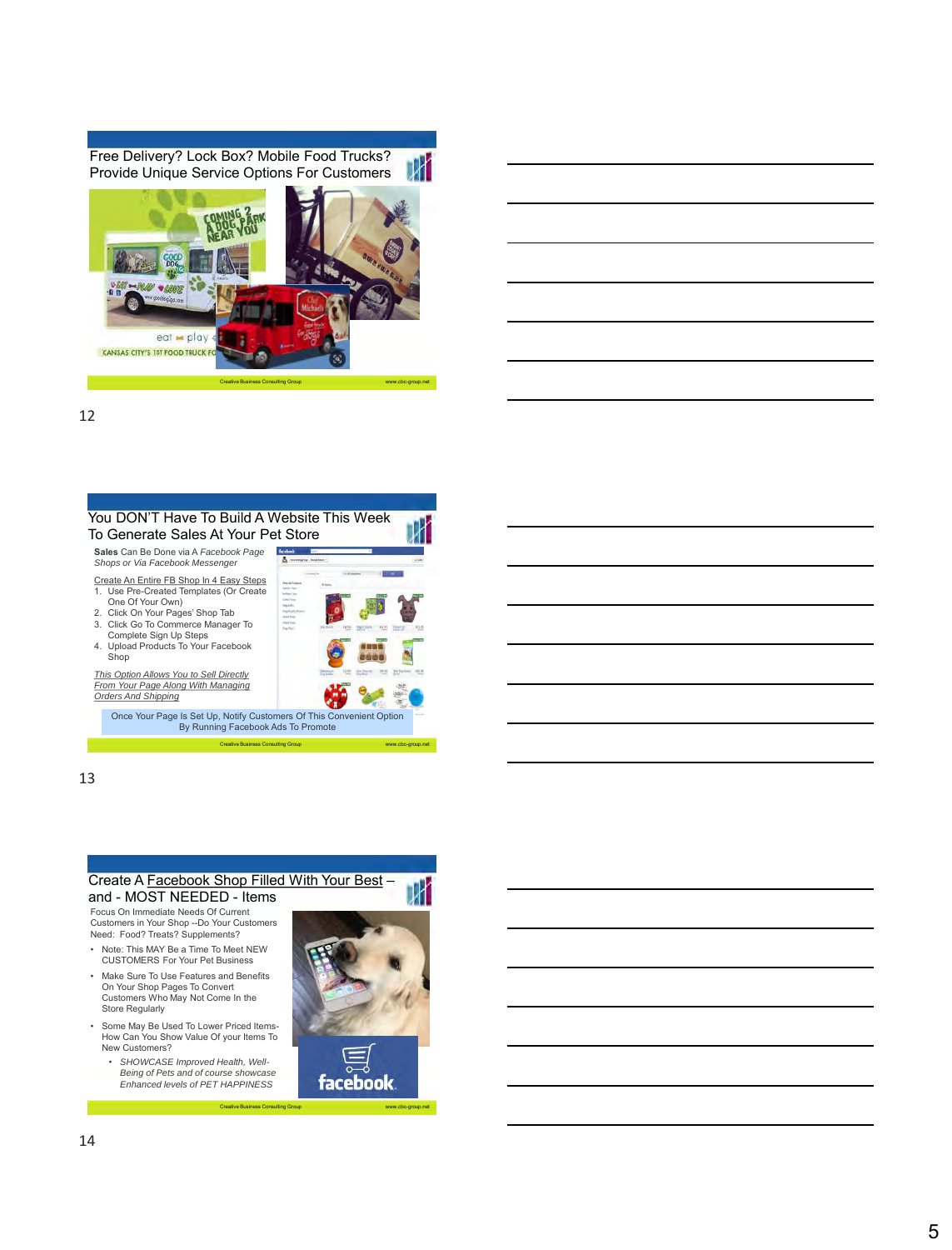Using Instagram For Social Commerce ……….. Use Shoppable Posts, Stories and #linkinbio



Gartner Creative Business Consulting Group www.cbc-group.net

|                                                    |                                                           | <u> 1989 - Johann Stoff, amerikansk politiker (d. 1989)</u> |  |
|----------------------------------------------------|-----------------------------------------------------------|-------------------------------------------------------------|--|
|                                                    | <u> 1989 - Johann Barnett, fransk politiker (d. 1989)</u> | ______                                                      |  |
| <u> 1989 - Johann Barn, amerikansk politiker (</u> |                                                           |                                                             |  |
|                                                    |                                                           |                                                             |  |

15



**Special Announcements** Announcements That Keep Your Followers Guessing Through Every Step Of Your Story Represents One Of The Most Creative Ways To Use The Format

Use Tactics (Sprinkle in Laughter Sometimes) To Generate Buzz and Talk About Something Going On Via A Series Of Stories (1 week)

Use Subsequent Stories To Flush Out Entire Event. Key is to Pique Your Customers Interest (1-2 Weeks)



Creative Business Consulting Group www.cbc-group.net

Creative Business Consulting Group www.cbc-group.net

**How-to's And Tutorials** Stories Format Makes Them Perfect For Stepby-step, How-to Style Content-Think Bite-sized Educational Content About Pets

16